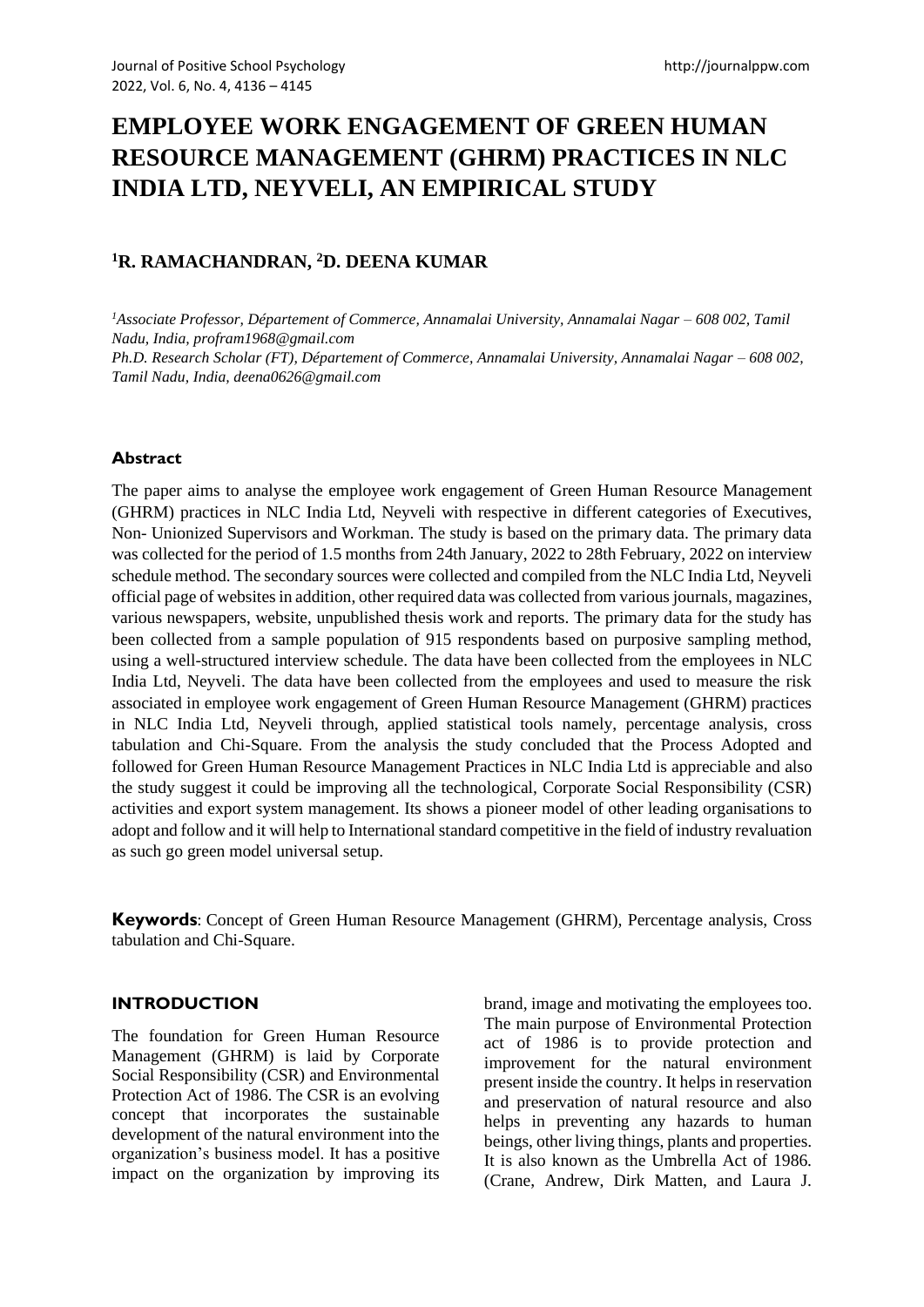Spence, 2013). The climate change due to global warming is major issue which alerts Government, public and organization (Arulrajah, 2014). Green movement across the world has given boost towards implementing GHRM strategies in industrial work culture. Growing world environmental issues and also the development of international environmental commonplace is making the necessity for businesses to adopt formal environmental ways and programs (Daily and Huang, 2001). Historically, majority of firms round the world has used the compliance approach in their environmental or inexperienced management initiatives driven by laws and rules. However, within the past many years, environmental forces like client boycotts, dynamic preferences, and new client necessities have affected basic business ways – from pollution management to pollution interference. Still, the difficulty of inexperienced management movement continues to be debatable and unclear. Thus, analysis on how business might structure their working to boost for growth through inexperienced management initiatives appears dominant.

GHRM is an employment model designed to assist industry professionals in retaining, recalling, preserving and developing talent needed to ensure future business initiatives and strategies are met. HR professionals in organization can develop a powerful social conscience and green sense of responsibility internal and external customers, stakeholders, partners etc. Recent times, consumers demand ethics and environmental credentials as a top priority. Society and business see their agenda align. (VishalS.Rana and Sonam N.Jain, 2014). Human resource management helps the company to develop and apply sustainable business practices by focusing on environmental responsibility as a key component of corporate performance assessment. As the main department dealing and communicating with the workforce, the human resources department is in the best position to influence changes in employee and organisational attitudes towards the integration of green practices.

Human Resource (HR) is an integral part of the Human Resource Management (HRM). The HR is a department of an organization or a company that helps in finding, screening, recruiting, and training the candidates. The department's size differs from company to company. No matter its size, it plays a vital role inside the organization. HR is the people of the department who make up the work force of an organization or a company. It is sometimes synonymously referred to as Human Capital (Werner, Jon M., and Randy L. DeSimone, 2011). The HRM has some key responsibilities in the organization such as hiring, training, development, compensation, motivation, communication, and administration. It develops and leads training programs like how to deliver performance reviews, increasing the leadership qualities and helps in equipping the necessary tool, so the company can function successfully (Bernardin, H. John, Joyce EA Russell, and H. John Bernardin (2007).

# BASICS OF GREEN HUMAN RESOURCE MANAGEMENT (GHRM)

Green HRM is the use of HRM policies to support the sustainable use of resources within organizations and, more usually helps the reasons of environment sustainability. The term "Green HRM" is most regularly used to refer to the concern of people management policies and practices towards the broader corporate environmental schedule. Typical green activities contain video recruiting, or the use of online and video interviews, to minimize travel requirements. Green rewards can embrace the use of workplace and lifestyle benefits, ranging from carbon credit compensates to free bicycles, to keep people in the green program, as continuing to identify their involvement. Whereas many employees often feel it is not their responsibility to support the environment while they are at work, the new workforces of millennial are highlighting environmental realization as they prefer their employers. There is also a broader opportunity to connect the workforce given that more and more people search for significance and self-actualization in their jobs. Other simple green events embrace minimizing the amount of printed materials used in performance management, salary evaluations and so on. Although there is absolutely a important amount of "green washing" important amount of "green happening in reducing waste, there are many opportunities here too. However, HR is never going away to have a really important impact on a business through the improvement of HR processes singlehanded so the superior opportunity is to include to the green program of the business as a whole.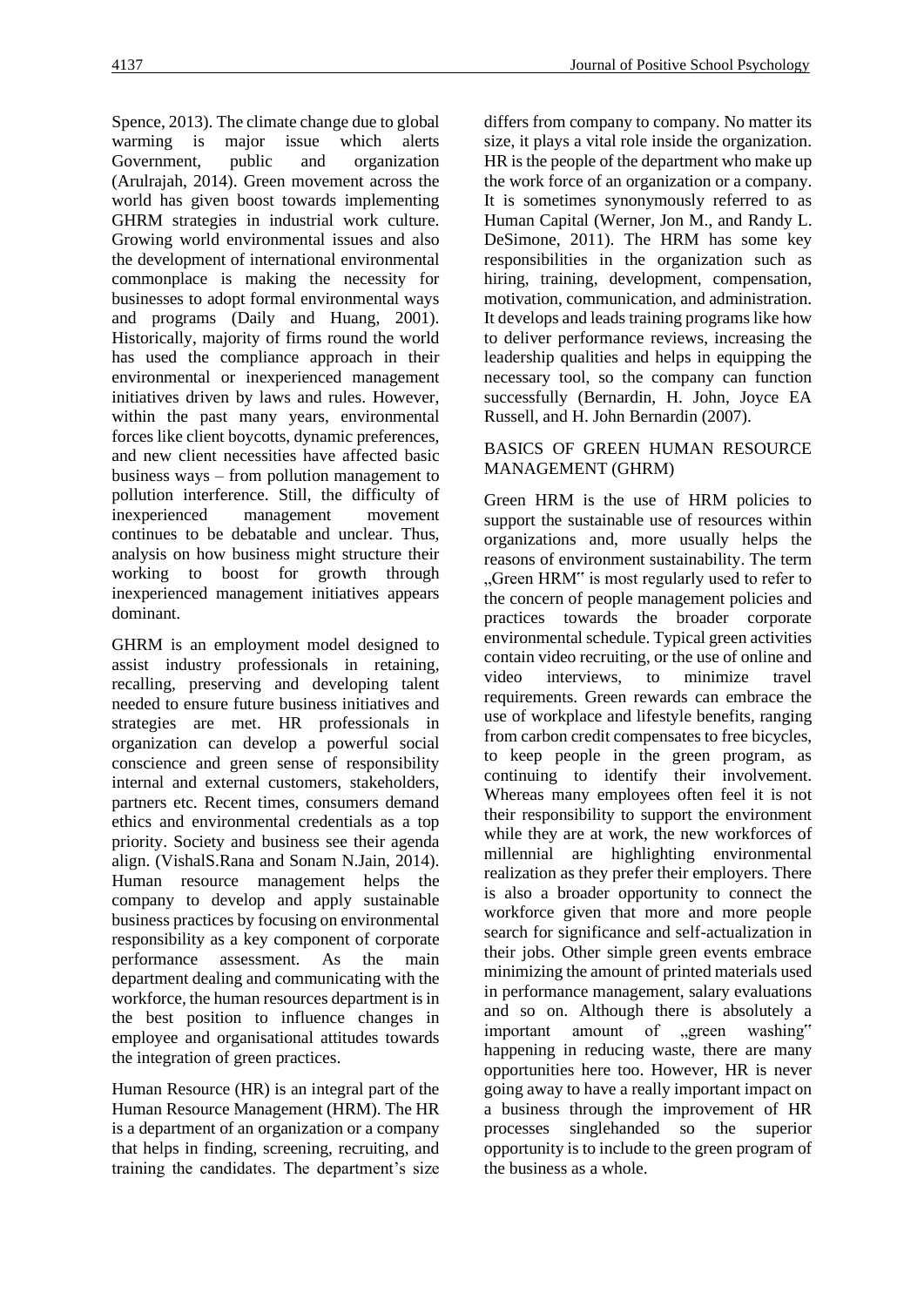#### **REVIEWS FROM EARLIER STUDIES**

Gill Mandip (2012),1 examine the "Green HRM: People Management Commitment to Environmental Sustainability", The objective of this paper is to detail a process model of the HR processes involved in green HRM on the basis of available literature on green HR. The literature has been classified on the basis of entry-to-exit processes in HRM (from recruitment to exit), revealing the role that HR processes play in translating green HR policy into practice. The paper also examines the nature and extent of Green HR initiatives undertaken by ITC Limited as a case study. The topic of environmental sustainability is attracting increased attention among management scholars. Despite its importance to managers, employees, customers and other stakeholders, however, there are very few research studies that consider the role of human resource management systems in organizations striving to achieve environmental sustainability. There is thus a growing need for the integration of environmental management into human resource management (HRM) – green HRM – research practice. Green HR is the use of HRM policies to promote the sustainable use of resources within business organizations and, more generally, promotes the cause of environmental sustainability. Green initiatives within HRM form part of wider programmes of corporate social responsibility. Green HR involves two essential elements: environmentally-friendly HR practices and the preservation of knowledge capital. The following HR processes namely recruitment; performance management and appraisal; training and development; employment relations; compensation; and exit are covered (entry to exit). Secondly the paper adopts a case methodology approach examining the green HR initiatives of ITC Limited. The focus on improving the operational efficiencies combined with up-gradation of technology have led ITC to be the only company in the world, of its size and diversity, to achieve the milestones of being carbon positive, water positive and achieving almost 100% solid waste recycling. The "Three Leaves" rating awarded by Centre for Science and Environment, Green Tech Environment Excellence award, "Golden Peacock" award and "Solid Waste Recycling Positive", "Excellent Water Efficient Unit" awards to name a few are testimonies to these efforts and achievement. The future of Green HRM appears promising for all the stakeholders of HRM. The employers and practitioners can establish the usefulness of linking employee involvement and participation in environmental management programmes to improved organizational environmental performance, like with a specific focus on waste management recycling, creating green products. Unions and employees can help employers to adopt Green HRM policies and practices that help safeguard and enhance worker health and well-being. The academicians can contribute by carrying further research in this area revealing additional data that can build a knowledge base on Green Management in general.

Sumanta Dutta (2012),2 measure the "Greening People: A Strategic Dimension", Green Human Resource Management (HRM) is the use of HRM policies to promote the sustainable use of resources within business organizations and, more generally, promote the cause of environmentalism. Green HRM is increasing as a result of mounting concern over global warming and the adverse effect of much business activity on the natural environment. In business human resources professionals play a crucial role in organization's green movement. Job descriptions can be used in order to specify a number of environmental aspects. These include environmental reporting roles and health and safety tasks, which staffs are exposed to harmful substances / potential emissions, and match the staff attributes according to the environmental competencies. Using Performance Management (PM) system in Environmental Management (EM) presents the challenges of how to measure environmental performance standards across different units of the firm, and gaining useful data on the environmental performance of managers. One way in which PM systems can be successfully initiated within an organization is to develop performance indicators for each risk area in environmental awareness and education. Green HR efforts to date have primarily focused on increasing efficiency within processes, reducing and eliminating environmental waste, and revamping HR products, tools, and procedures resulting in greater efficiency and lower costs. The results included: electronic filing, ride sharing, job sharing, teleconferencing and virtual interviews, recycling, telecommuting, online training, and developing more energy efficient office spaces. With society becoming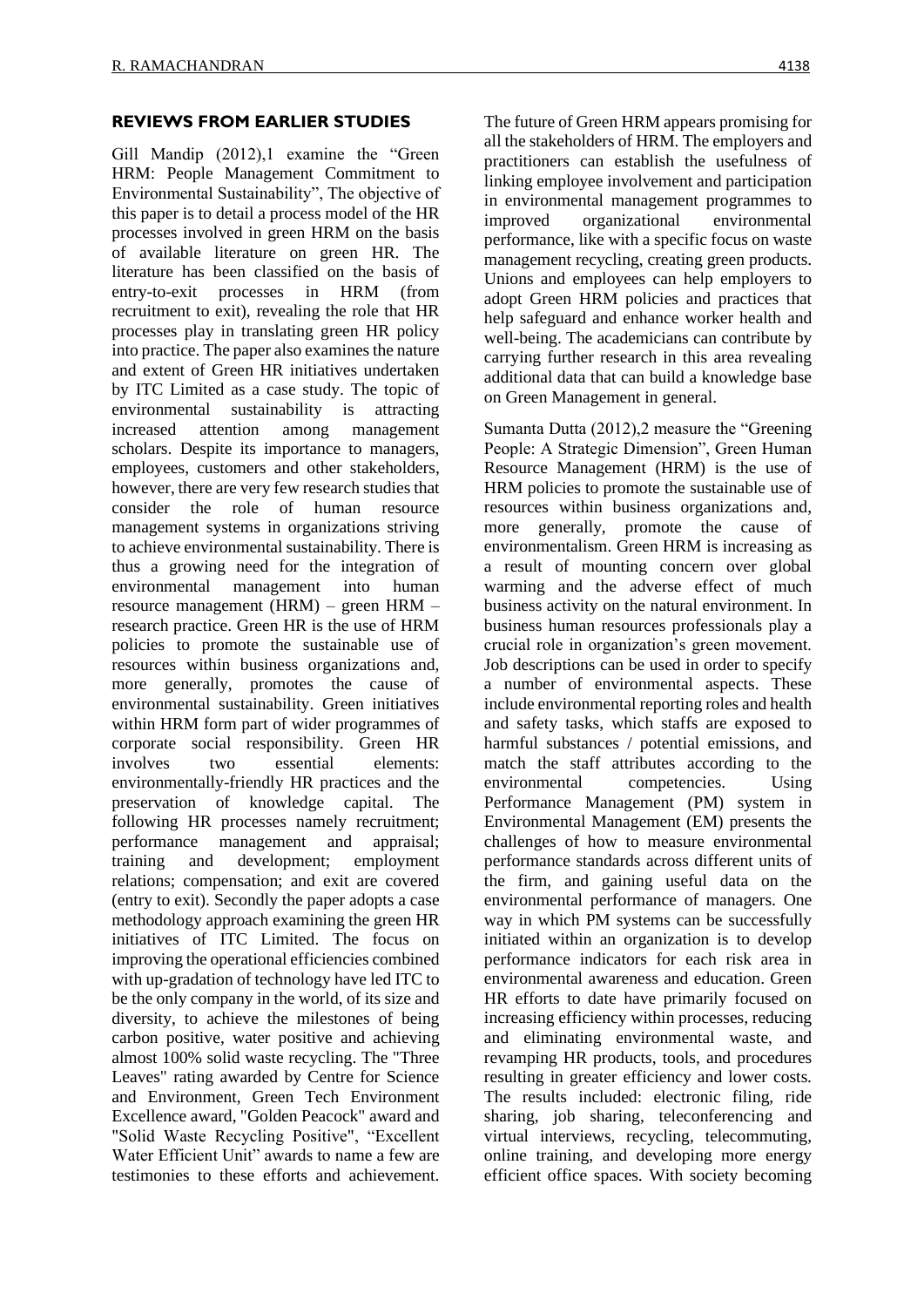more environmentally conscious, businesses are starting to incorporate green initiatives into their everyday work environment. Environmentally friendly HR initiatives resulting in greater efficiencies, lower costs and create an atmosphere of better employee engagement, which in turn helps organizations to operate in an environmentally sustainable fashion.

# STATEMENT OF THE PROBLEM

The NLC having three types of employees considered for the study they are in the category of Executives, Non- Unionized Supervisors and Workman. Hence, the employee again consists with the three major head of Green Human Resource Management Practices in Engagement, Motivation and Job satisfaction. The study wants to find the there is a green practice in HRM following any work nature is relevant with growth of employee carrier opportunity, continues work engagement, own role description in Engagement in Green Human Resource and organisation policy and administration is motivating my carrier and work, status of life is very high while working this organization, comfortable with job security and Motivation by supervisor and higher official always favour to employee productivity for the Level of Motivation in Green Human Resource Management Practices of NLC India Ltd. Finally, are there any opportunities to do overtime at work, flexibilities on my working hours and times, satisfy both employee job and family responsibilities, Superiors and subordinates have mutual respect and maintain professional relationship and satisfied with benefits and reward package for the Satisfaction in Green Human Resource Management Practices of NLC India Ltd. With this backdrop the researcher has made an attempt to analyze the Green Human Resource Management Practices and Its Relationship with Employees' Engagement, Motivation and Job Satisfaction in NLC India Ltd, Neyveli – An Empirical Study. Hence, the researcher wants to know the answers for the following research questions:

i. What is the status of socio-economic profile of the respondent in NLC India Ltd, Neyveli?

ii. Whether there is any risk associated in employee work engagement of Green Human Resource Management (GHRM) practices in NLC India Ltd, Neyveli?

# HYPOTHESES DEVELOPED FOR THE **STUDY**

a) H01: There is no significant association between demographic factors and Green Human Resource Management (GHRM) practices risk associated in in employee work engagement.

# STUDY OBJECTIVES

1. To know the socio-economic profile of the respondent in NLC India Ltd, Neyveli

2. To understand the there is any risk associated in employee work engagement of Green Human Resource Management (GHRM) practices in NLC India Ltd, Neyveli

# SCOPE OF THE STUDY

The study aims to make an analysis of employee work engagement of the Green Human Resource Management (GHRM) practices in NLC India Ltd, Neyveli with respective in different categories of Executives, Non- Unionized Supervisors and Workman. The measurement of GHRM practices is evaluated in terms of risk associated with the due poin of employees only not for others. This research has been done to bring out the satisfaction of the employee towards Green Human Resource Management (GHRM) practices exclusively in NLC India Ltd.

# APPLIED RESEARCH DESIGN

(a) Sources of data and Study Period

The study is based on the primary data. The primary data was collected for the period of 1.5 months from 24th January, 2022 to 28th February, 2022 on interview schedule method. The secondary sources were collected and compiled from the NLC India Ltd, Neyveli official page of websites in addition, other required data was collected from various journals, magazines, various newspapers, website, unpublished thesis work and reports.

(b) Sampling Design and Selection Process

The primary data for the study has been collected from a sample population of 915 respondents based on purposive sampling method, using a well-structured interview schedule. The data have been collected from the employees in NLC India Ltd, Neyveli.

(c) Sampling Design and Selection Process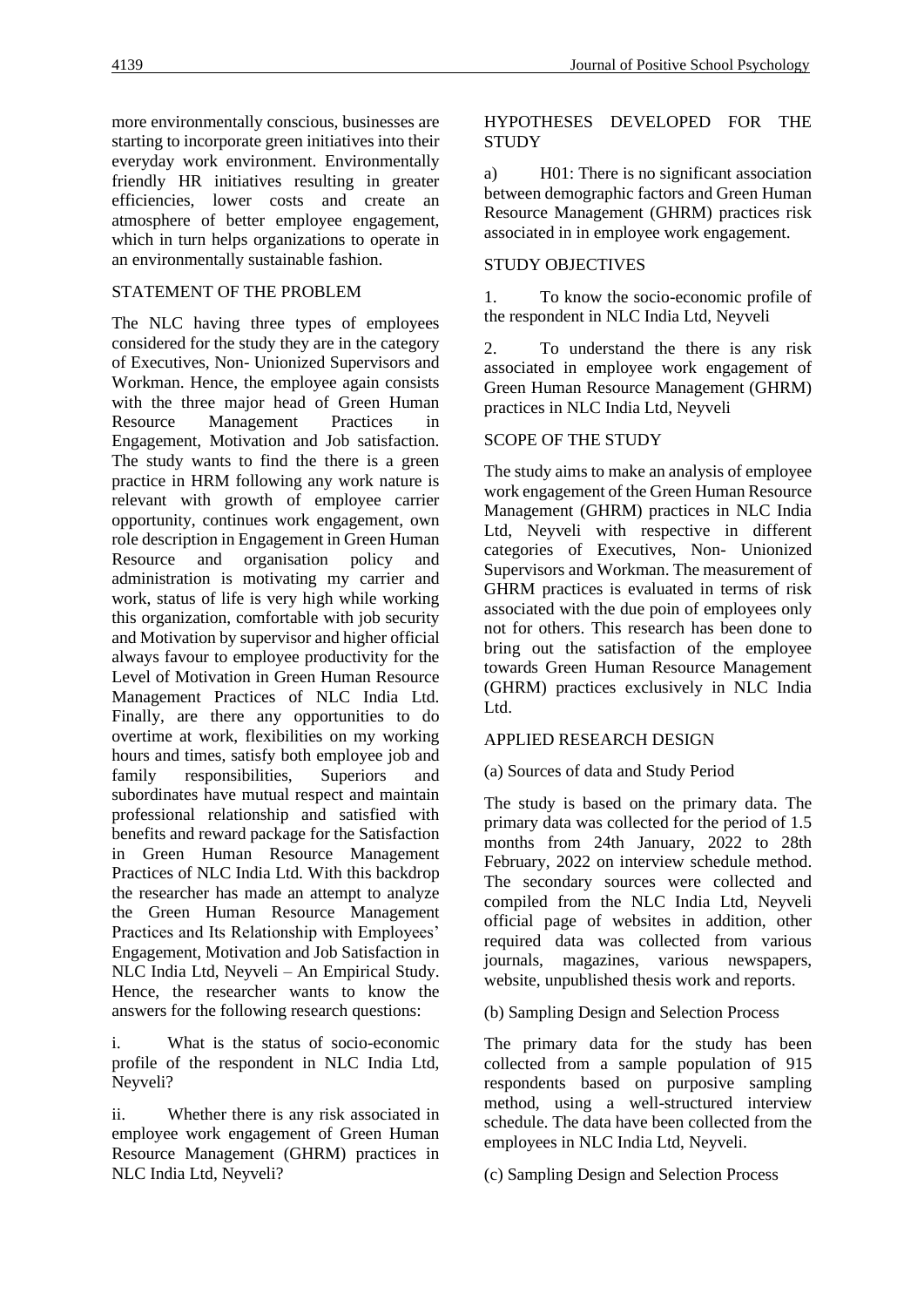The data have been collected from the employees and used to measure the risk associated in employee work engagement of Green Human Resource Management (GHRM) practices in NLC India Ltd, Neyveli through, applied statistical tools namely, percentage analysis, cross tabulation and Chi-Square.

#### STUDY LIMITATIONS

 $\Box$ The study confined only on executives, non- unionized supervisors and workman in NLC India Ltd, Neyveli not consider another relent issue in respective company.

The employee's performance of the  $\Box$ measure the work engagement only for the 24th January, 2022 to 28th February, 2022. So, the findings and the suggestions cannot be generalized to before and after the specified period.

#### **Analysis and Discussion**

Table 1 *The Gender Influences the Green Human Resource Management Practices in NLC India Ltd, Neyveli*

|              |              | <b>Frequency</b> | Percent |
|--------------|--------------|------------------|---------|
|              | Male         | 775              | 84.70   |
| <b>Valid</b> | Female       | 140              | 15.30   |
|              | <b>Total</b> | 915              | 100.00  |

Source: Primary Data

Table  $-1$  exhibit that the gender influences the Green Human Resource Management Practices in NLC India Ltd, Neyveli during the study period. The 84.70 per cent of the respondents were in the male and remining of 15.30 percent respondents were in the female.

It is shows that majority of the respondents categorised under the male.

Table 2 *The Age Influences the Green Human Resource Management Practices in NLC India Ltd, Neyveli*

|              |                    | <b>Frequency</b> | <b>Percent</b> |
|--------------|--------------------|------------------|----------------|
|              | Up to 35 Years     | 81               | 8.90           |
|              | <b>36-40 Years</b> | 259              | 28.30          |
| <b>Valid</b> | 41-45 Years        | 198              | 21.60          |
|              | <b>46-50 Years</b> | 117              | 12.80          |
|              | <b>51-55 Years</b> | 88               | 9.60           |
|              | <b>56-58 Years</b> | 140              | 15.30          |

| 59 Years and<br>Above | າາ  | 3.50   |
|-----------------------|-----|--------|
| Total                 | 915 | 100.00 |

Source: Primary Data

Table  $-2$  examine that the age influences the Green Human Resource Management Practices in NLC India Ltd, Neyveli during the study period. The value of 28.30 per cent of the respondents were in the age groups between 36- 40 years followed by 21.60 per cent of the respondents belong to the age groups between 41-45 years, 15.30 per cent of the respondents belongs to the age group of 56-58 years, 12.80 per cent of the respondents belongs to the age group of 46-50 years, 9.60 per cent of the respondents belongs to the age group of 51-55 years, 8.90 per cent of the respondents belongs to the age group of Up to 35 years and 3.50 per cent of the respondents belongs to the age group of above 59 years and above.

It is reported that majority of the respondents belongs to the age groups between 36-40 years.

Table 3 *The Educational Qualification Influences the Green Human Resource Management Practices in NLC India Ltd, Neyveli*

|       |                                             | <b>Frequency</b> | <b>Percent</b> |
|-------|---------------------------------------------|------------------|----------------|
|       |                                             |                  |                |
|       | <b>Primary School</b>                       | 27               | 3.00           |
|       | <b>Higher Secondary</b> /<br><b>Diploma</b> | 210              | 23.00          |
| Valid | Undergraduate (UG)                          | 308              | 33.70          |
|       | Postgraduate (PG)                           | 284              | 31.00          |
|       | <b>Professional</b>                         | 86               | 9.40           |
|       | <b>Total</b>                                | 915              | 100.00         |

Source: Primary Data

Table – 3 shows that the educational qualification influences the Green Human Resource Management Practices in NLC India Ltd, Neyveli during the study period. The value of 33.70 per cent of the respondents were in the Undergraduate (UG) followed by 31.00 per cent of the respondents are Postgraduate (PG), 23.00 per cent of the respondents are Higher Secondary / Diploma, 9.40 per cent of the respondents are Professional and 3.00 per cent of the respondents under Primary School level.

It is reported that majority of the respondents under the category of Undergraduate (UG).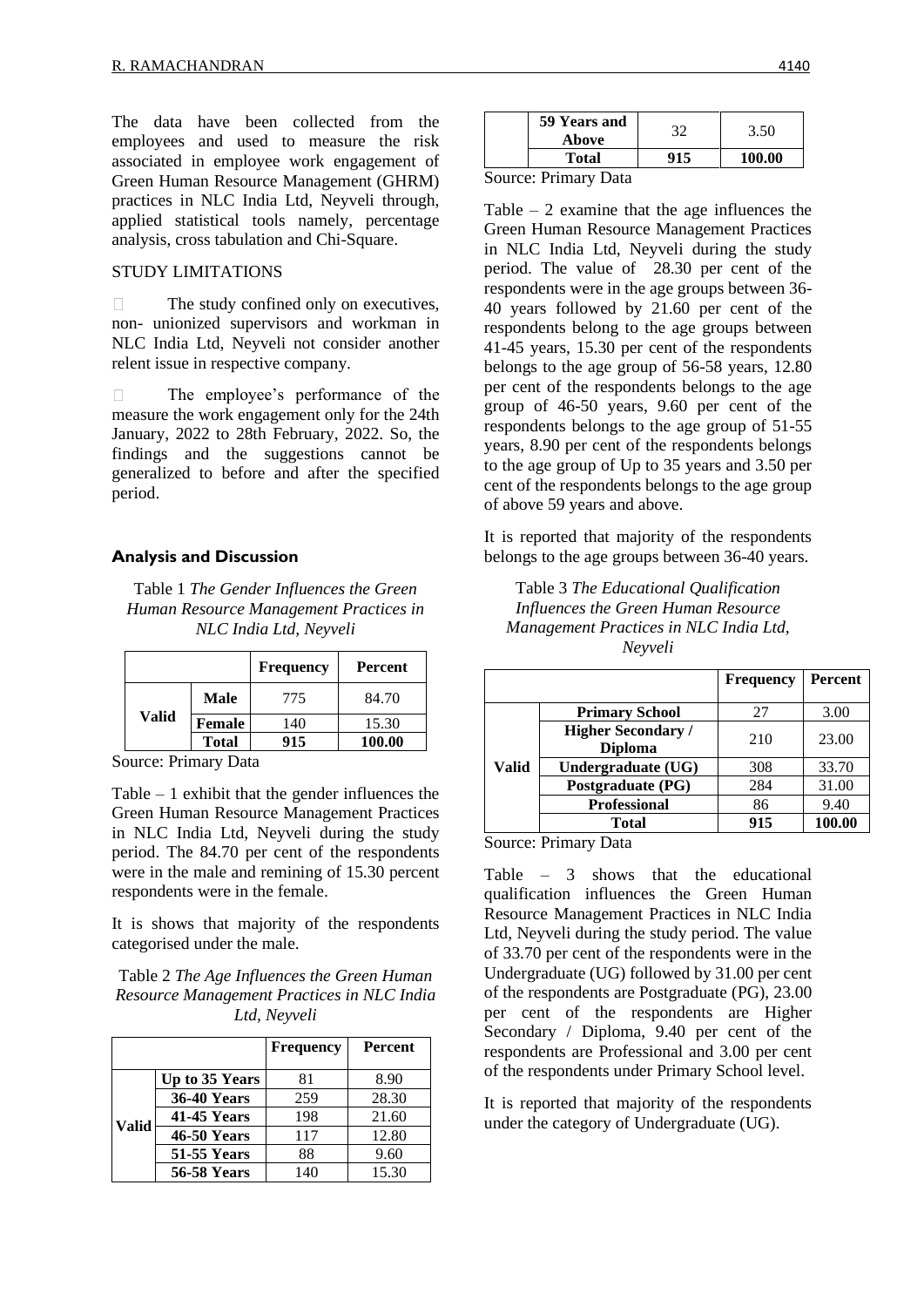## Table 4 *The Gross Individual Salary Influences the Green Human Resource Management Practices in NLC India Ltd, Neyveli*

|              |                          | <b>Frequency</b> | <b>Percent</b> |
|--------------|--------------------------|------------------|----------------|
|              | Less than $Rs. 50,000$   | 259              | 28.30          |
|              | Rs.50,001-Rs.1,00,000    | 270              | 29.50          |
| <b>Valid</b> | Rs.1,00,001- Rs.2,00,000 | 303              | 33.10          |
|              | More than Rs.2,00,001    | 83               | 9.10           |
|              | Total                    | 915              | 100.00         |

Source: Primary Data

Table – 4 depicts that the gross individual salary influences the Green Human Resource Management Practices in NLC India Ltd, Neyveli during the study period. The highest value of 33.10 per cent of the respondents under the category of Rs.1,00,001- Rs.2,00,000 scale and flowed by 29.50 per cent of the respondents under the category of Rs.50,001- Rs.1,00,000 scale, 28.30 per cent of the respondents under the category of Less than Rs. 50,000 scale. The lowest value of 9.10 per cent of the respondents under the category of More than Rs.2,00,001 scale.

It is found that the majority of the respondents under the category of Rs.1,00,001- Rs.2,00,000 scale.

Table 5 *The Grade in the field of NLC Influences the Green Human Resource Management Practices in NLC India Ltd, Neyveli*

|       |                                            | <b>Frequency</b> | <b>Percent</b> |
|-------|--------------------------------------------|------------------|----------------|
|       | <b>Executives</b>                          | 348              | 38.00          |
| Valid | <b>Non-Unionized</b><br><b>Supervisors</b> | 200              | 21.90          |
|       | Workmen                                    | 367              | 40.10          |
|       | <b>Total</b>                               | 915              | 100.00         |

Source: Primary Data

Table – 5 explicates that the grade in the field of NLC influences the Green Human Resource Management Practices in NLC India Ltd, Neyveli during the study period. The highest value of 40.10 per cent of the respondents under the category of workmen grade and flowed by 38.00 per cent of the respondents under the category of executives' grade. The lowest value of 21.90 per cent of the respondents under the category of non- unionized supervisors' grade.

It is found that the majority of the respondents under the category of workmen grade.

Table 6 *Implementing the Green Human Resource Management Practices in NLC India Ltd, Neyveli*

|       |              | <b>Frequency</b> | Percent |
|-------|--------------|------------------|---------|
|       | Yes          | 915              | 100.00  |
| Valid | No           |                  |         |
|       | <b>Total</b> | 915              | 100.00  |

Source: Primary Data

Table – 6 exhibits that the Implementing the Green Human Resource Management Practices in NLC India Ltd, Neyveli during the study period. The 100 per cent of the respondents were accepted to the practices of Green Human Resource Management followed by NLC India Ltd, Neyveli.

Exhibit - 1

Implementing the Green Human Resource Management Practices in NLC India Ltd, Neyveli



Source: Primary Data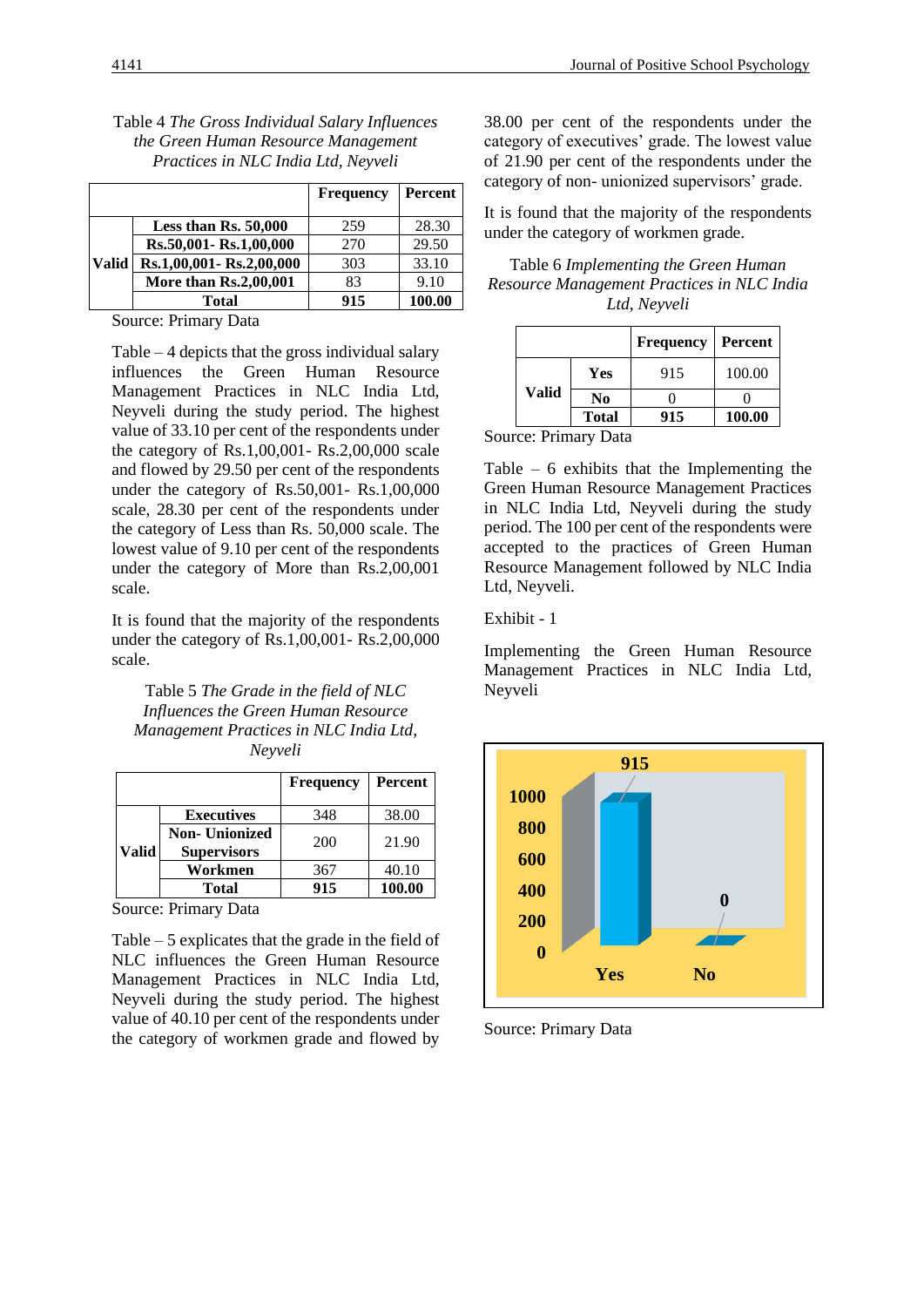Table 7 *Cross Tabulation of Gender and Process Adopted for Green Human Resource Management Practices in NLC India Ltd, Neyveli*

H01(a) = There is no association between Gender and Process Adopted for Green Human Resource Management Practices in NLC India Ltd

| Gender        | <b>Reduce the</b><br><b>Pollution</b> | <b>Productivity</b> | <b>Profits</b> | <b>Man Power</b> | <b>Total</b> | <b>Chi-Square</b> |
|---------------|---------------------------------------|---------------------|----------------|------------------|--------------|-------------------|
| <b>Male</b>   | 157                                   | 301                 | 176            | l 41             | 775          |                   |
| <b>Female</b> | 23                                    | 62                  | 40             |                  | 140          | .051              |
| <b>Total</b>  | 180                                   | 363                 | 216            | 156              | 915          | (S)               |

Source: Primary Data S/NS: Significant / Not Significant

Table 7 revels the cross tabulation of gender and process adopted for Green Human Resource Management Practices in NLC India Ltd, Neyveli during the study period. From the table It is clear that the calculated ' $χ$ 2' value is 0.051 which shows statistically significant and less than the 0.05 level. Hence, the null hypothesis is rejected and it can be concluded that there is a significant association between gender and process adopted for green human resource management practices in NLC India Ltd.

Table 8 *Cross Tabulation of Age and Process Adopted for Green Human Resource Management Practices in NLC India Ltd, Neyveli*

H01(b) = There is no association between Age and Process Adopted for Green Human Resource Management Practices in NLC India Ltd

|  | Age                       | <b>Reduce the</b><br><b>Pollution</b> | Productivity | <b>Profits</b> | <b>Man Power</b> | <b>Total</b> | Chi-<br><b>Square</b> |
|--|---------------------------|---------------------------------------|--------------|----------------|------------------|--------------|-----------------------|
|  | Up to 35 Years            | 16                                    | 38           | 10             | 17               | 81           |                       |
|  | <b>36-40 Years</b>        | 42                                    | 95           | 60             | 62               | 259          |                       |
|  | 41-45 Years               | 46                                    | 79           | 50             | 23               | 198          | .008                  |
|  | <b>46-50 Years</b>        | 34                                    | 44           | 28             | 11               | 117          | (S)                   |
|  | <b>51-55 Years</b>        | 18                                    | 36           | 22             | 12               | 88           |                       |
|  | <b>56-58 Years</b>        | 18                                    | 60           | 38             | 24               | <b>140</b>   |                       |
|  | <b>59 Years and Above</b> | 6                                     | 11           | 8              | $\tau$           | 32           |                       |
|  | <b>Total</b>              | 180                                   | 363          | 216            | 156              | 915          |                       |

Source: Primary Data S/NS: Significant / Not Significant

Table 8 shows the cross tabulation of age and process adopted for Green Human Resource Management Practices in NLC India Ltd, Neyveli during the study period. From the table It is clear that the calculated ' $\chi$ <sup>2</sup>' value is 0.008 which shows statistically significant and less than the 0.05 level. Hence, the null hypothesis is rejected and it can be concluded that there is a significant association between age and process adopted for green human resource management practices in NLC India Ltd.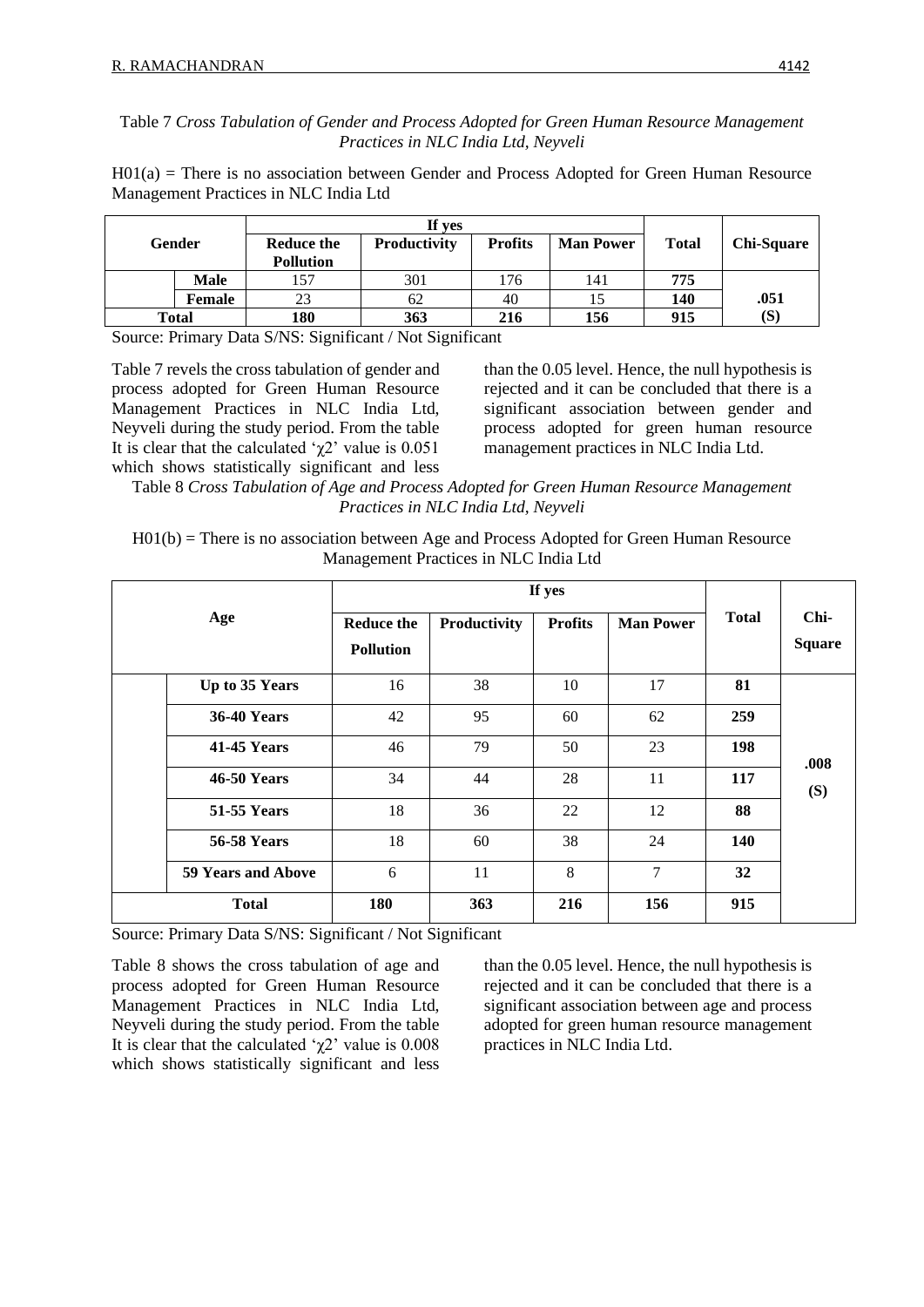## Table 9 *Cross Tabulation of Educational Qualification and Process Adopted for Green Human Resource Management Practices in NLC India Ltd, Neyveli*

 $H(01(c))$  = There is no association between Educational Qualification and Process Adopted for Green Human Resource Management Practices in NLC India Ltd

|  |                                             | If yes                                |                     |                |                  |              |                       |
|--|---------------------------------------------|---------------------------------------|---------------------|----------------|------------------|--------------|-----------------------|
|  | <b>Educational Qualification</b>            | <b>Reduce the</b><br><b>Pollution</b> | <b>Productivity</b> | <b>Profits</b> | <b>Man Power</b> | <b>Total</b> | Chi-<br><b>Square</b> |
|  | <b>Primary School</b>                       | 4                                     | 14                  | $\tau$         | 2                | 27           |                       |
|  | <b>Higher Secondary /</b><br><b>Diploma</b> | 29                                    | 82                  | 53             | 46               | <b>210</b>   | .030                  |
|  | Undergraduate                               | 72                                    | 116                 | 62             | 58               | 308          | (S)                   |
|  | Postgraduate                                | 63                                    | 117                 | 71             | 33               | 284          |                       |
|  | <b>Professional</b>                         | 12                                    | 34                  | 23             | 17               | 86           |                       |
|  | <b>Total</b>                                | 180                                   | 363                 | 216            | 156              | 915          |                       |

Source: Primary Data S/NS: Significant / Not Significant

Table 9 depicts the cross tabulation of educational qualification and process adopted for Green Human Resource Management Practices in NLC India Ltd, Neyveli during the study period. From the table It is clear that the calculated ' $\gamma$ 2' value is 0.030 which shows statistically significant and less than the 0.05 level. Hence, the null hypothesis is rejected and it can be concluded that there is a significant association between educational qualification and process adopted for green human resource management practices in NLC India Ltd.

Table 10 *Cross Tabulation of Experience in the Field of NLC and Process Adopted for Green Human Resource Management Practices in NLC India Ltd, Neyveli*

H01(d) = There is no association between Experience and Process Adopted for Green Human Resource Management Practices in NLC India Ltd

| <b>Experience</b> |                             |                                       | <b>Total</b>        | Chi-           |                  |            |               |
|-------------------|-----------------------------|---------------------------------------|---------------------|----------------|------------------|------------|---------------|
|                   |                             | <b>Reduce the</b><br><b>Pollution</b> | <b>Productivity</b> | <b>Profits</b> | <b>Man Power</b> |            | <b>Square</b> |
|                   | Less than 5 years           | 46                                    | 136                 | 68             | 62               | 312        | .015          |
|                   | 5-10 years                  | 90                                    | 174                 | 113            | 74               | 451        | (S)           |
|                   | $11-20$ years               | 41                                    | 43                  | 29             | 17               | <b>130</b> |               |
|                   | More than 20 years<br>above | 3                                     | 10                  | 6              | 3                | 22         |               |
|                   | <b>Total</b>                | 180                                   | 363                 | 216            | 156              | 915        |               |

Source: Primary Data S/NS: Significant / Not Significant

Table 10 analyse the cross tabulation of experience qualification and process adopted for Green Human Resource Management Practices in NLC India Ltd, Neyveli during the study period. From the table It is clear that the calculated ' $\chi$ <sup>2</sup>' value is 0.015 which shows statistically significant and less than the 0.05 level. Hence, the null hypothesis is rejected and it can be concluded that there is a significant association between experience and process adopted for green human resource management practices in NLC India Ltd.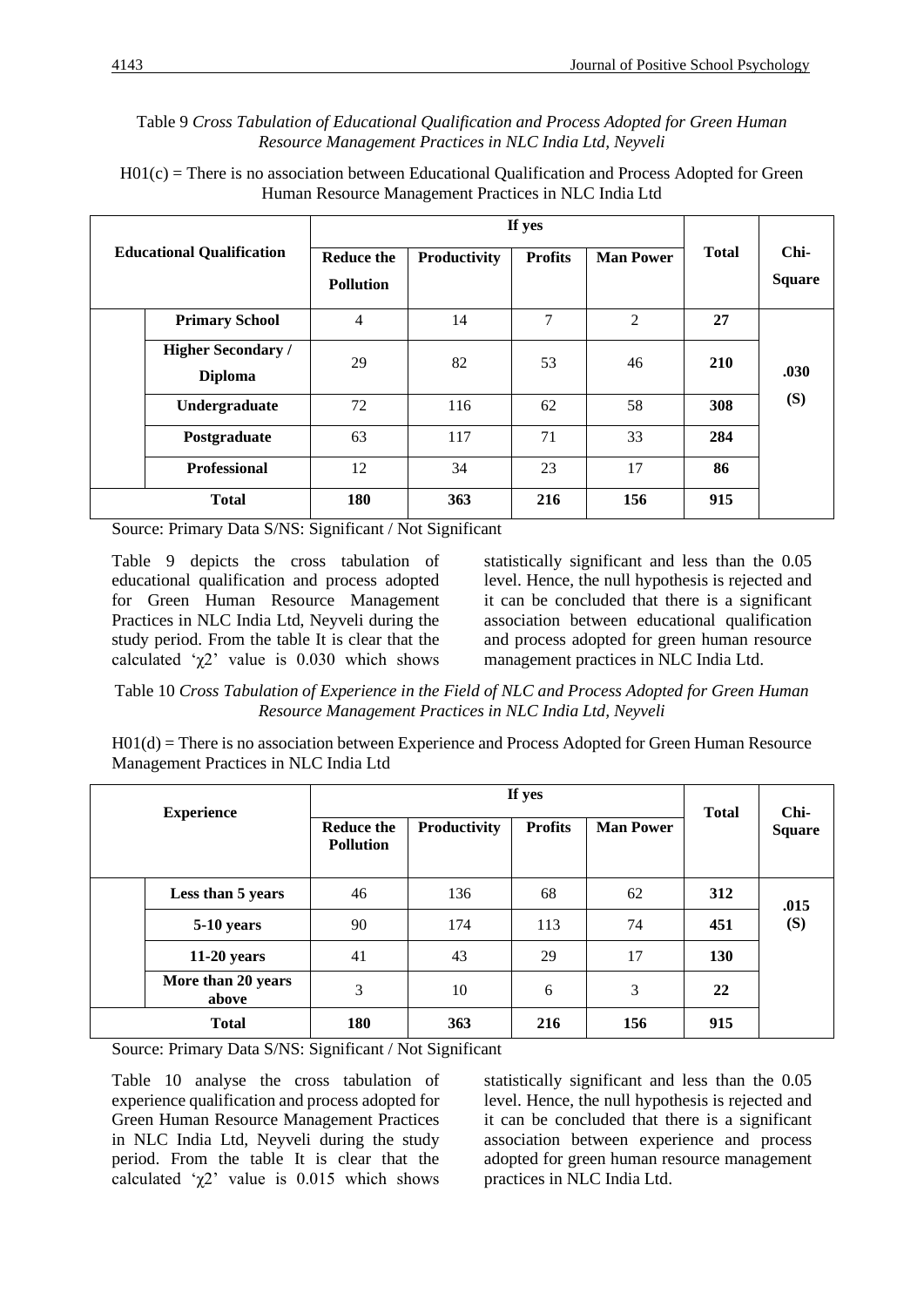# Table 11 *Cross Tabulation of Grade in the Field of NLC and Process Adopted for Green Human Resource Management Practices in NLC India Ltd, Neyveli*

| $H01(e)$ = There is no association between Grade in the Field of NLC and Process Adopted for Green |
|----------------------------------------------------------------------------------------------------|
| Human Resource Management Practices in NLC India Ltd                                               |

| Grade in the Field of NLC |                                             | If yes                                |                     |                |                  |              |                       |
|---------------------------|---------------------------------------------|---------------------------------------|---------------------|----------------|------------------|--------------|-----------------------|
|                           |                                             | <b>Reduce the</b><br><b>Pollution</b> | <b>Productivity</b> | <b>Profits</b> | <b>Man Power</b> | <b>Total</b> | Chi-<br><b>Square</b> |
|                           | <b>Executives</b>                           | 86                                    | 132                 | 86             | 44               | 348          |                       |
|                           | <b>Non-</b> Unionized<br><b>Supervisors</b> | 49                                    | 79                  | 53             | 19               | <b>200</b>   | .000<br>(S)           |
|                           | Workmen                                     | 45                                    | 152                 | 77             | 93               | 367          |                       |
|                           | <b>Total</b>                                | 180                                   | 363                 | 216            | 156              | 915          |                       |

Source: Primary Data S/NS: Significant / Not Significant

Table 11 reveals the cross tabulation of Grade in the Field of NLC and process adopted for Green Human Resource Management Practices in NLC India Ltd, Neyveli during the study period. From the table It is clear that the calculated ' $\gamma$ 2' value is 0.000 which shows statistically significant and less than the 0.05 level. Hence, the null hypothesis is rejected and it can be concluded that there is a significant association between Grade in the Field of NLC and process adopted for green human resource management practices in NLC India Ltd.

# **POLICY FOR IMPLICATION**

The study aims to make an analysis of employee work engagement of the Green Human Resource Management (GHRM) practices in NLC India Ltd, Neyveli with respective in different categories of Executives, Non- Unionized Supervisors and Workman. The study could find the majority of the respondents categorised under the male, majority of the respondents belongs to the age groups between 36-40 years, majority of the respondents under the category of Undergraduate (UG), majority of the respondents under the category of Rs.1,00,001- Rs.2,00,000 scale and majority of the respondents under the category of workmen grade. The Green Human Resource Management (GHRM) practices in NLC India Ltd, Neyveli is an existing model followed by the whole category of employees. Its creating a major impact of the inside and outside of the organization developments as such employees' benefits. The Process Adopted and followed for Green Human Resource Management Practices in NLC India Ltd is appreciable and also the study suggest it could be improving all the technological, Corporate Social Responsibility (CSR) activities and export system management. Its shows a pioneer model of other leading organisations to adopt and follow and it will help to International standard competitive in the field of industry revaluation as such go green model universal setup.

# **Reference**

- [1] Crane, Andrew, Dirk Matten, and Laura J. Spence. (2013), "Corporate social responsibility in a global context." Chapter in. Crane, A., Matten, D., and Spence, LJ,'Corporate Social Responsibility. Readings and Cases in a Global Context 2 Pp. 3-26. https://papers.ssrn.com/sol3/papers.cfm?ab stract $id=1667081$
- [2] Arulrajah, O. a. (2014), "Green Human Management: Simplied General Reflections" International Business Research, Pp.101-112. https://www.semanticscholar.org/paper/Gr een-Human-Resource-Management%3A-Simplified-General-Opatha-Arulrajah/b45d3cb43e1e0297cf3f70c7647 bdc32ed688271
- [3] Daily, B.F. and Huang, S. (2001), "Achieving sustainability through attention to human resource factors in environmental management", International Journal of Operations & Production Management,